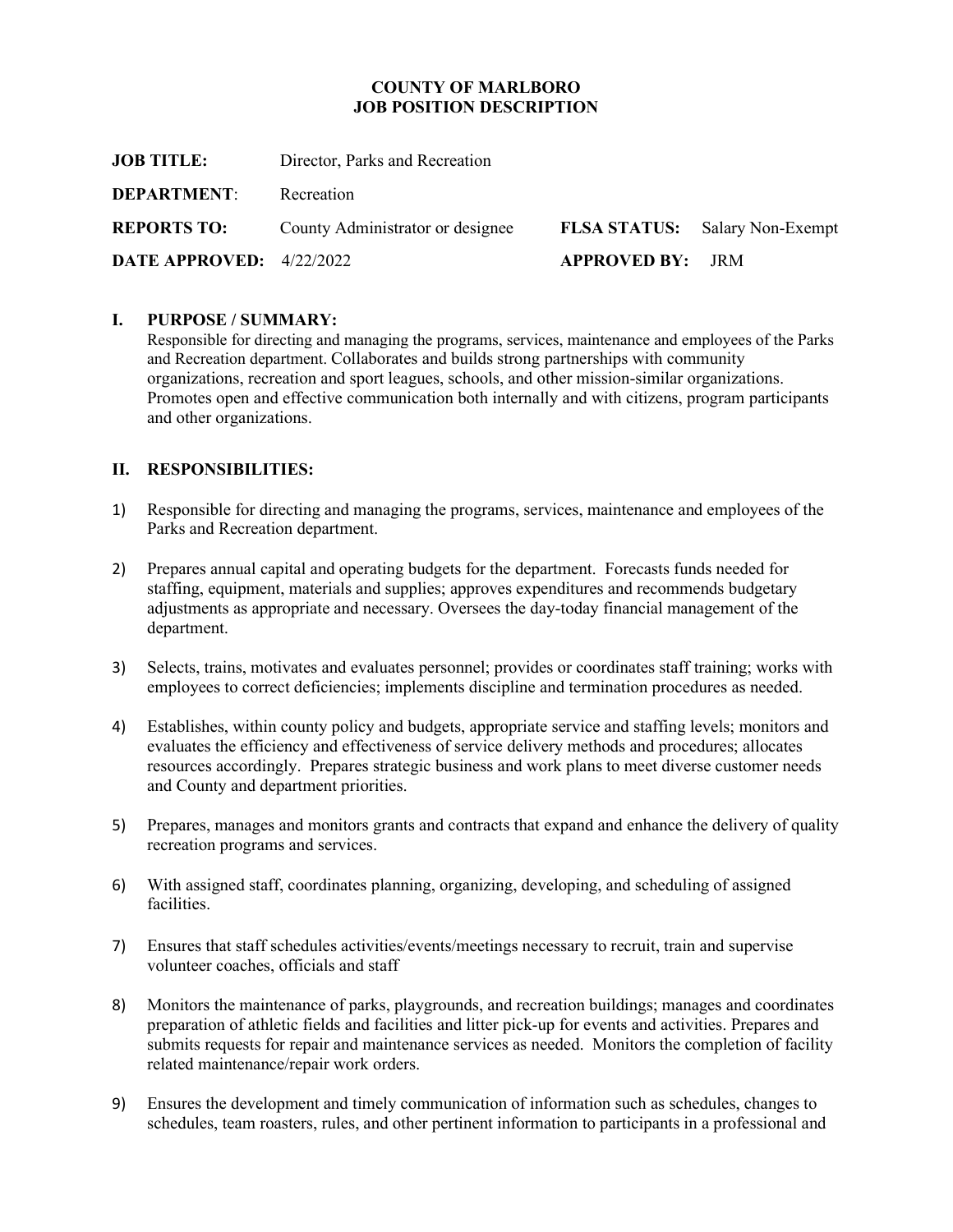timely manner. Assists and/or manages staff responsible for preparing and distributing flyers, social media, press releases, brochures and other public information mediums. Promotes open and effective communication both internally and with citizens, program participants and other organizations.

- 10) Maintains inventory of supplies and equipment; distribute supplies and equipment; assist with ordering supplies and equipment for recreation and athletic programs.
- 11) Monitors facilities, programs and services to ensure compliance with federal, state and local laws, regulations, codes and/or standards as well as County and department policies and procedures.
- 12) Collaborates and builds strong partnerships with community organizations, recreation and sport leagues, schools, and other mission-similar organizations.
- 13) Participates on advisory boards, commissions and committees as required; prepares and presents presentations, staff reports and other necessary correspondence. Provides staff support to the Marlboro County Recreation Advisory Board.
- 14) Implements and collects evaluations from participants, coaches and others with regards to recreation programs. Maintains statistical information regarding participate demographics.
- 15) Coordinate and supervise staff on week nights, weekends, and holidays if needed.
- 16) Performs other duties as assigned

**All County employees are considered public servants for the citizens of Marlboro County. When requested before, during, or after an emergency event, County employees are expected to work and serve the public in coping with the emergency**.

# **III. SKILLS/EDUCATION/OTHER REQUIREMENTS:**

- 1) Demonstrated skills in management, administrative, supervisory, and leadership skills.
- 2) Knowledge of child and adult safety standards, youth physical and social development, senior citizens and aging, emergency procedures.
- 3) Facility design and maintenance experience.
- 4) Previous marketing and public relations success.
- 5) Skilled in planning, data analysis and organization.
- 6) Experience in grant writing, regulatory compliance and contract management.
- 7) Excellent communication skills including oral and written communications as well as public speaking/ presentations.
- 8) Willingness to work a variable schedule, including weekends and evenings when needed.

# **Required Education and Experience**

Bachelor's degree in recreational administration or a related field. Master's Degree in parks and recreation, public administration, business administration or related field is preferred.

A minimum of eight (8) years of parks and recreation management experience, including five (5) years in a senior management role.